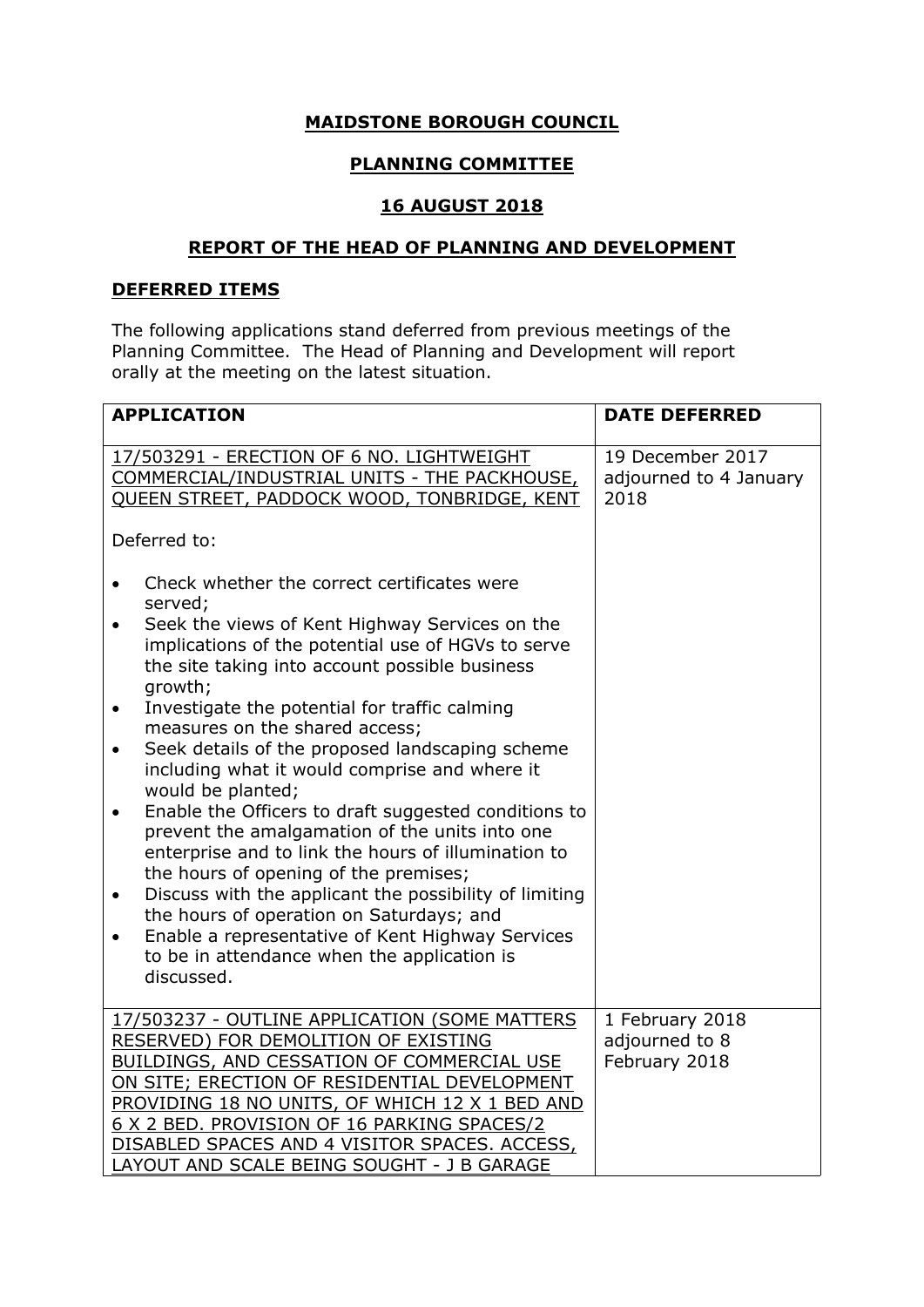| DOORS, STRAW MILL HILL, TOVIL, MAIDSTONE, KENT                                                                                                                                                                                                                                                                                                                                                                                                                                                                                                                                                                                                                                                                                                                                                                                       |                                                |
|--------------------------------------------------------------------------------------------------------------------------------------------------------------------------------------------------------------------------------------------------------------------------------------------------------------------------------------------------------------------------------------------------------------------------------------------------------------------------------------------------------------------------------------------------------------------------------------------------------------------------------------------------------------------------------------------------------------------------------------------------------------------------------------------------------------------------------------|------------------------------------------------|
| Deferred to:                                                                                                                                                                                                                                                                                                                                                                                                                                                                                                                                                                                                                                                                                                                                                                                                                         |                                                |
| Investigate the scope for improved pedestrian<br>$\bullet$<br>links from the site entrance to existing footways;<br>Seek the advice of Kent Highway Services on the<br>$\bullet$<br>cumulative impact of new development in the area<br>on the highway network;<br>Enable a representative of Kent Highway Services<br>$\bullet$<br>to be in attendance when the application is<br>discussed;<br>Review the density, design and layout of the<br>$\bullet$<br>scheme having regard to the topography, setting<br>and history of the site and seek to secure the<br>provision of structural landscaping; and<br>Discuss with the Council's Parks and Open Spaces<br>$\bullet$<br>Team whether the proposed Open Space<br>Contribution might be spent at other sites within<br>the immediate area subject to CIL compliance<br>checks. |                                                |
| 17/504412 - DEMOLITION OF STORAGE BUILDINGS<br>AND ERECTION OF 5 DETACHED DWELLINGS, 2 CAR<br>PORTS FOR PLOTS 1 AND 5, AND 2 TWO BAY CAR<br>PORTS FOR THE EXISTING HOUSE AND BARN<br>CONVERSION APPROVED UNDER 14/505872/FULL -<br>IDEN GRANGE, CRANBROOK ROAD, STAPLEHURST,<br><b>TONBRIDGE, KENT</b>                                                                                                                                                                                                                                                                                                                                                                                                                                                                                                                               | 26 April 2018<br>adjourned to 30 April<br>2018 |
| Deferred to:                                                                                                                                                                                                                                                                                                                                                                                                                                                                                                                                                                                                                                                                                                                                                                                                                         |                                                |
| Seek the submission of a strategy for an open, wet<br>Sustainable Urban Drainage system, identifying<br>how it will work and where it will be positioned<br>within the existing layout; and<br>Seek modifications to boundary fencing to allow<br>$\bullet$<br>the passage of wildlife.                                                                                                                                                                                                                                                                                                                                                                                                                                                                                                                                              |                                                |
| 18/501158 - PROVISION OF NEW FARM ACCESS TO<br>KNOXBRIDGE FARM FROM THE A229, INCLUDING<br>LANDSCAPING, CROSSING OVER STREAM AND<br>BARRIER (RESUBMISSION OF 16/508630/FULL) -<br>KNOXBRIDGE FARM, CRANBROOK ROAD,<br>STAPLEHURST, TONBRIDGE, KENT                                                                                                                                                                                                                                                                                                                                                                                                                                                                                                                                                                                   | 5 July 2018                                    |
| Deferred to seek the submission of (a) further details<br>of the junction layout and (b) additional landscape<br>mitigation measures, in the form of a woodland shaw.                                                                                                                                                                                                                                                                                                                                                                                                                                                                                                                                                                                                                                                                |                                                |